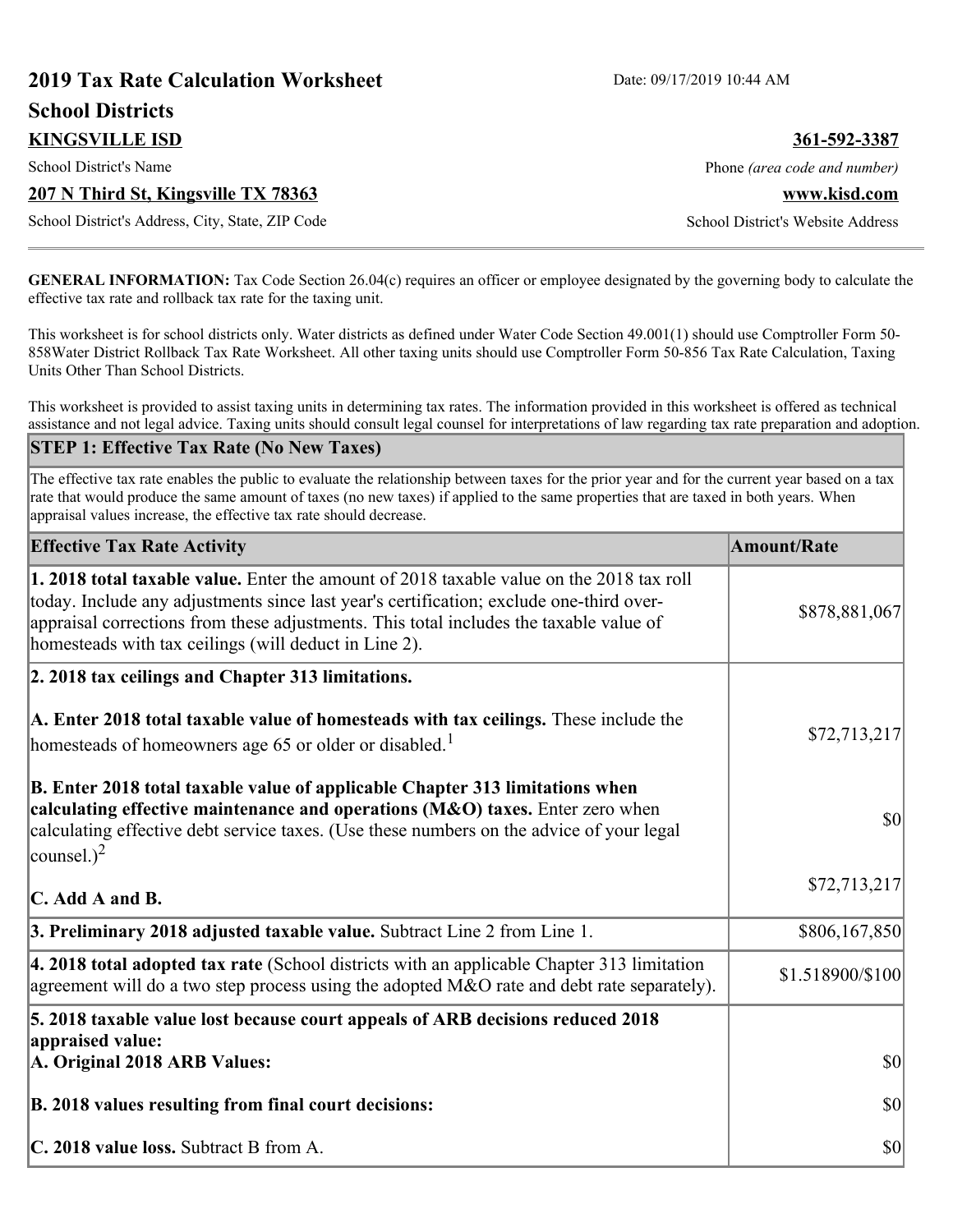| 6. 2018 taxable value, adjusted for court-ordered reductions. Add Line 3 and Line 5C.                                                                                                                                                                                                                                                                                                                                                                        | \$806,167,850 |
|--------------------------------------------------------------------------------------------------------------------------------------------------------------------------------------------------------------------------------------------------------------------------------------------------------------------------------------------------------------------------------------------------------------------------------------------------------------|---------------|
| 7. 2018 taxable value of property in territory the school deannexed after Jan. 1, 2018.<br>Enter the 2018 value of property in deannexed territory.                                                                                                                                                                                                                                                                                                          | \$0           |
| 8. 2018 taxable value lost because property first qualified for an exemption in 2019.<br>Note that lowering the amount or percentage of an existing exemption does not create a new<br>exemption or reduce taxable value. If the school district increased an original exemption, use<br>the difference between the original exempted amount and the increased exempted amount.<br>Do not include value lost due to freeport or goods-in-transit exemptions. |               |
| A. Absolute exemptions. Use 2018 market value:                                                                                                                                                                                                                                                                                                                                                                                                               | \$139,390     |
| <b>B. Partial exemptions.</b> 2019 exemption amount or 2019 percentage exemption times 2018<br>$\vert$ value:                                                                                                                                                                                                                                                                                                                                                | \$2,916,526   |
| C. Value loss. Add A and B.                                                                                                                                                                                                                                                                                                                                                                                                                                  | \$3,055,916   |
| 9. 2018 taxable value lost because property first qualified for agricultural appraisal (1-<br>d or 1-d-1), timber appraisal, recreational/scenic appraisal or public access airport<br>special appraisal in 2019. Use only properties that qualified in 2019 for the first time; do<br>not use properties that qualified in 2018.                                                                                                                            |               |
| A. 2018 market value:                                                                                                                                                                                                                                                                                                                                                                                                                                        | \$178,290     |
| B. 2019 productivity or special appraised value:                                                                                                                                                                                                                                                                                                                                                                                                             | \$33,380      |
| C. Value loss. Subtract B from A.                                                                                                                                                                                                                                                                                                                                                                                                                            | \$144,910     |
| 10. Total adjustments for lost value. Add Lines 7, 8C and 9C.                                                                                                                                                                                                                                                                                                                                                                                                | \$3,200,826   |
| 11. 2018 adjusted taxable value. Subtract Line 10 from Line 6.                                                                                                                                                                                                                                                                                                                                                                                               | \$802,967,024 |
| 12. Adjusted 2018 taxes. Multiply Line 4 by Line 11 and divide by \$100.                                                                                                                                                                                                                                                                                                                                                                                     | \$12,196,266  |
| [13. Taxes refunded for years preceding tax year 2018. Enter the amount of taxes refunded]<br>by the district for tax years preceding tax year 2018. Types of refunds include court<br>decisions, corrections and payment errors. Do not include refunds for tax year 2018. This<br>line applies only to tax years preceding tax year 2018.                                                                                                                  | \$10,905      |
| 14. Adjusted 2018 taxes with refunds. Add Lines 12 and 13.                                                                                                                                                                                                                                                                                                                                                                                                   | \$12,207,171  |
| 15. Total 2019 taxable value on the 2019 certified appraisal roll today. This value<br>includes only certified values and includes the total taxable value of homesteads with tax<br>ceilings (will deduct in Line 17). These homesteads include homeowners age 65 or older or<br>disabled.                                                                                                                                                                  |               |
| $ A$ . Certified values only: <sup>3</sup>                                                                                                                                                                                                                                                                                                                                                                                                                   | \$863,025,534 |
| <b>B. Pollution control and energy storage exemption:</b> Deduct the value of property<br>exempted for the current tax year for the first time as pollution control or energy storage<br>system property:                                                                                                                                                                                                                                                    | $$-0$         |
|                                                                                                                                                                                                                                                                                                                                                                                                                                                              | \$863,025,534 |
| <b>C. Total value.</b> Subtract B from A.                                                                                                                                                                                                                                                                                                                                                                                                                    |               |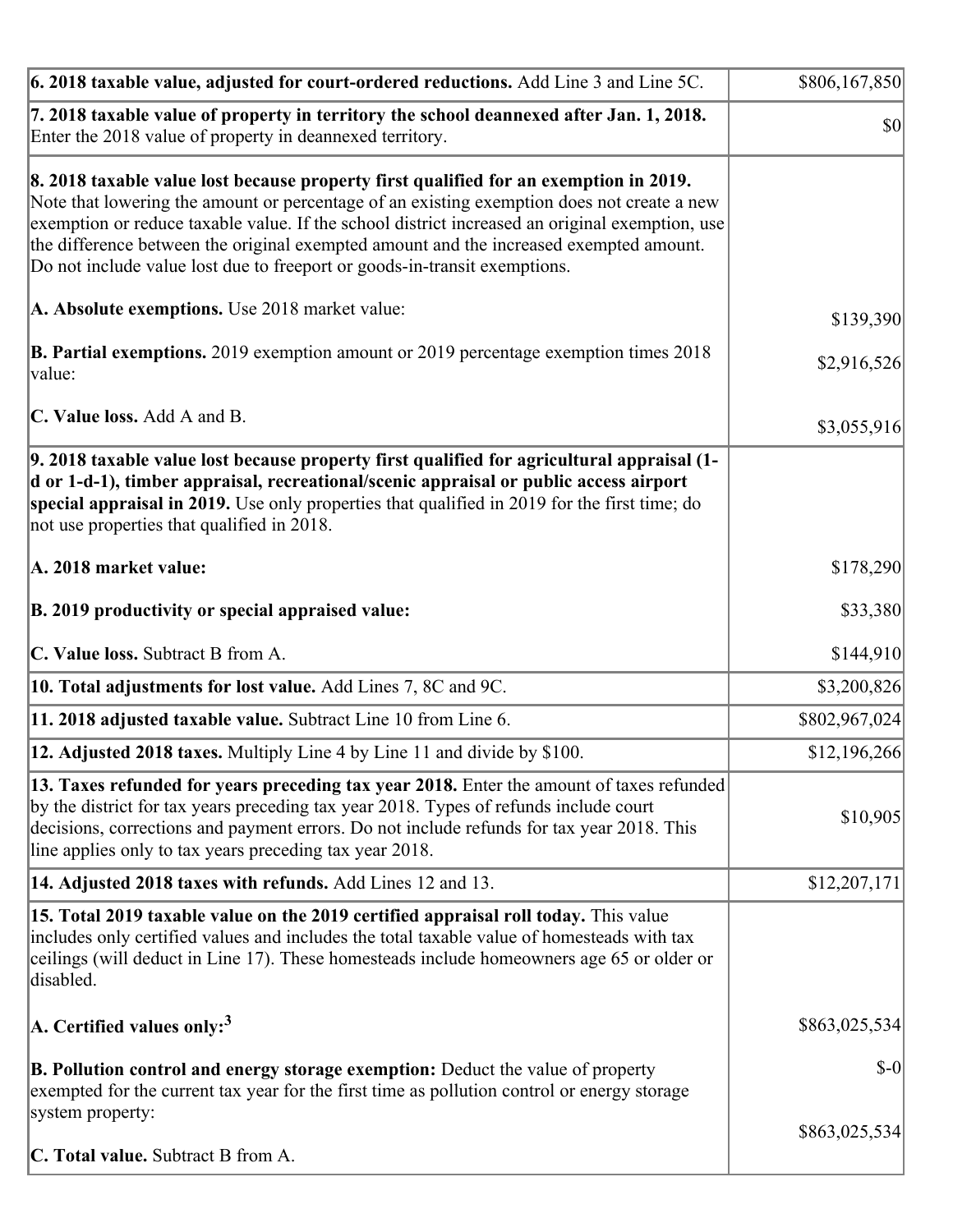| 16. Total value of properties under protest or not included on certified appraisal roll.                                                                                                                                                                                                                                                                                                                                                                                                                                                                                                                                                                                                                  |                  |
|-----------------------------------------------------------------------------------------------------------------------------------------------------------------------------------------------------------------------------------------------------------------------------------------------------------------------------------------------------------------------------------------------------------------------------------------------------------------------------------------------------------------------------------------------------------------------------------------------------------------------------------------------------------------------------------------------------------|------------------|
| A. 2019 taxable value of properties under protest. The chief appraiser certifies a list of<br>properties still under ARB protest. The list shows the appraisal district's value and the<br>taxpayer's claimed value, if any, or an estimate of the value if the taxpayer wins. For each of<br>the properties under protest, use the lowest of these values. Enter the total value.                                                                                                                                                                                                                                                                                                                        | \$46,387,076     |
| B. 2019 value of properties not under protest or included on certified appraisal roll.<br>The chief appraiser gives school districts a list of those taxable properties that the chief<br>appraiser knows about, but are not included in the appraisal roll certification. These<br>properties are not on the list of properties that are still under protest. On this list of<br>properties, the chief appraiser includes the market value, appraised value and exemptions for<br>the preceding year and a reasonable estimate of the market value, appraised value and<br>exemptions for the current year. Use the lower market, appraised or taxable value (as<br>appropriate). Enter the total value. | 30               |
| C. Total value under protest or not certified: Add A and B.                                                                                                                                                                                                                                                                                                                                                                                                                                                                                                                                                                                                                                               | \$46,387,076     |
| 17. 2019 tax ceilings and Chapter 313 limitations.<br>A. Enter 2019 total taxable value of homesteads with tax ceilings. These include the                                                                                                                                                                                                                                                                                                                                                                                                                                                                                                                                                                |                  |
| homesteads of homeowners age 65 or older or disabled. <sup>4</sup>                                                                                                                                                                                                                                                                                                                                                                                                                                                                                                                                                                                                                                        | \$76,217,432     |
| B. Enter 2019 total taxable value of applicable Chapter 313 limitations when<br>calculating effective M&O taxes. Enter zero when calculating effective debt service taxes.                                                                                                                                                                                                                                                                                                                                                                                                                                                                                                                                | \$0              |
| (Use these numbers on the advice of your legal counsel.) <sup>5</sup>                                                                                                                                                                                                                                                                                                                                                                                                                                                                                                                                                                                                                                     |                  |
| C. Add A and B.                                                                                                                                                                                                                                                                                                                                                                                                                                                                                                                                                                                                                                                                                           | \$76,217,432     |
| 18. 2019 total taxable value. Add Lines 15C and 16C. Subtract Line 17C.                                                                                                                                                                                                                                                                                                                                                                                                                                                                                                                                                                                                                                   | \$833,195,178    |
| 19. Total 2019 taxable value of properties in territory annexed after Jan. 1, 2018.<br>Include both real and personal property. Enter the 2019 value of property in territory<br>annexed by the school district.                                                                                                                                                                                                                                                                                                                                                                                                                                                                                          | \$0              |
| 20. Total 2019 taxable value of new improvements and new personal property located<br>in new improvements. New means the item was not on the appraisal roll in 2018. New<br>additions to existing improvements may be included if the appraised value can be<br>determined. New personal property in a new improvement must have been brought into the<br>school district after Jan. 1, 2018, and be located in a new improvement.                                                                                                                                                                                                                                                                        | \$9,848,945      |
| 21. Total adjustments to the 2019 taxable value. Add Lines 19 and 20.                                                                                                                                                                                                                                                                                                                                                                                                                                                                                                                                                                                                                                     | \$9,848,945      |
| <b>22. 2019 adjusted taxable value.</b> Subtract Line 21 from Line 18.                                                                                                                                                                                                                                                                                                                                                                                                                                                                                                                                                                                                                                    | \$823,346,233    |
| <b>23. 2019 effective tax rate.</b> Divide Line 14 by Line 22 and multiply by \$100.                                                                                                                                                                                                                                                                                                                                                                                                                                                                                                                                                                                                                      | \$1.482629/\$100 |
| 24. 2019 effective tax rate for ISDs with Chapter 313 Limitations. Add together the<br>effective tax rates for M&O and debt service for those school districts that participate in an<br>applicable Chapter 313 limitations agreement.                                                                                                                                                                                                                                                                                                                                                                                                                                                                    | \$0.000000/\$100 |

 $2$ Tex. Tax Code Section 26.012(6)

<sup>&</sup>lt;sup>3</sup>Tex. Tax Code Section 26.012(6)

 ${}^{4}$ Tex. Tax Code Section 26.012(6)(A)(i)

 $5$ Tex. Tax Code Section 26.012(6)(A)(ii)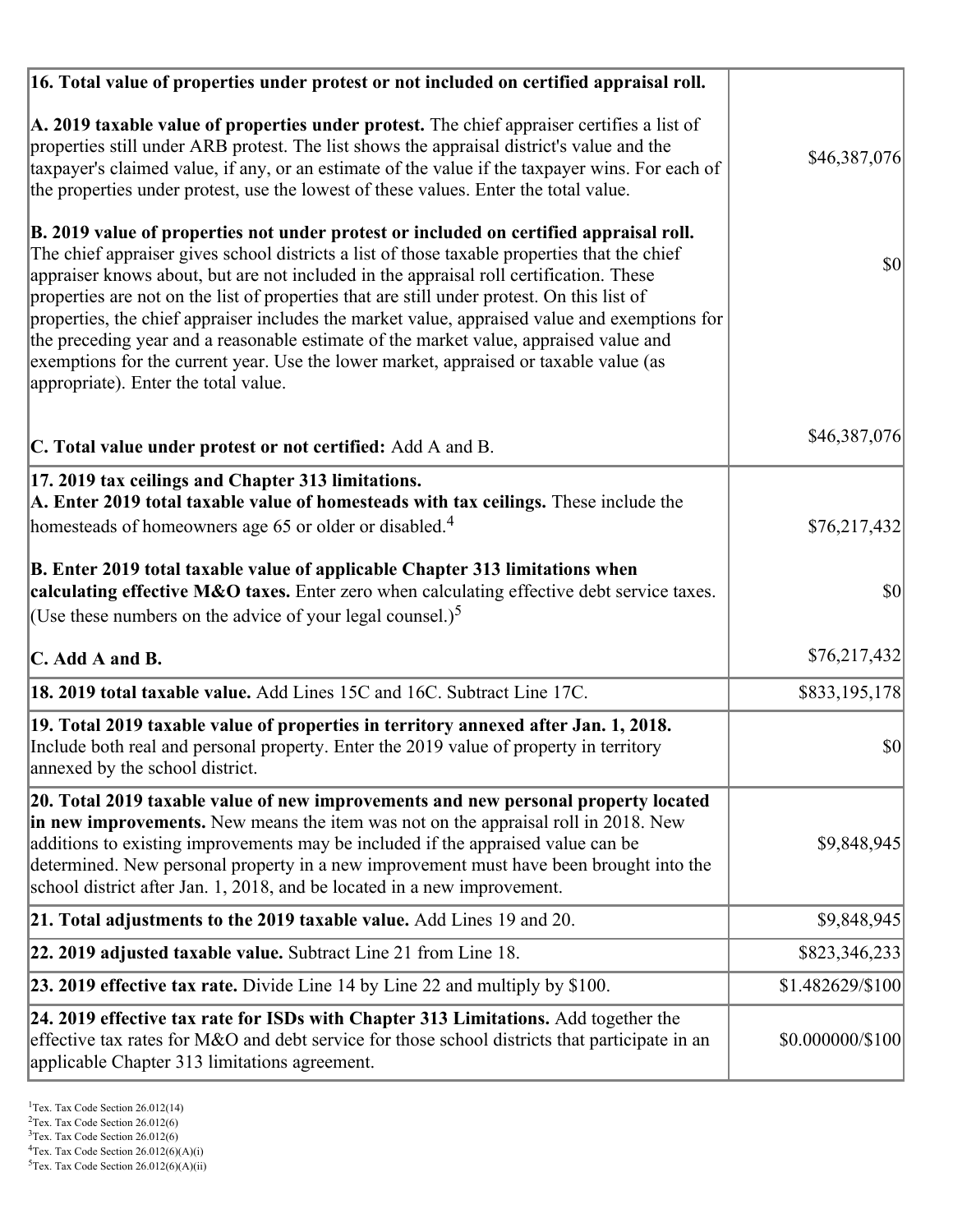## **STEP 2: Voter-Approval Tax Rate**

Most school districts calculate a voter-approval tax rate that is split into two separate rates:

- 1. **Maintenance and Operations (M&O):** The M&O rate is the portion of the tax rate that raises taxes for any lawful purpose other than debt service for which a taxing unit may spend property tax revenue. This rate accounts for such things as salaries, utilities and day-to-day operations.
- 2. **Debt:** The debt tax rate includes the debt service necessary to pay the school district's debt payments in the coming year. This rate accounts for principal and interest on bonds and other debt secured by property tax revenue.

In most cases the voter-approval tax rate exceeds the effective tax rate, but occasionally decreases in a school district's debt service will cause the effective tax rate to be higher than the rollback tax rate.

| <b>Voter-Approval Tax Rate Activity</b>                                                                                                                                                                                                                                                                                                                                  | <b>Amount/Rate</b> |
|--------------------------------------------------------------------------------------------------------------------------------------------------------------------------------------------------------------------------------------------------------------------------------------------------------------------------------------------------------------------------|--------------------|
| <b>25. 2019 voter-approval M&amp;O rate.</b> The sum of the following as calculated in Tax Code<br>Section $26.08(n)(1)(A),(B)$ and (C). Go to Region 13 Education Service Center's Worksheet<br>for State Aid Template for 2019-2020 to determine state compression percentage and the<br>district enrichment tax rate (DTR).                                           |                    |
| A. The rate per \$100 of taxable value that is equal to the 2019 state compression<br>percentage plus \$1.00                                                                                                                                                                                                                                                             | \$0.9300           |
| <b>B.</b> The greater of:<br>(i) 2018 M&O - $$1.00 + DTR$ reduction)<br><b>OR</b>                                                                                                                                                                                                                                                                                        | \$0.138350         |
| (ii) \$0.04 per \$100 of taxable value                                                                                                                                                                                                                                                                                                                                   | \$1.068350         |
| $\mathbf C$ . Add A and B.                                                                                                                                                                                                                                                                                                                                               |                    |
| 26. Total 2019 debt to be paid with property tax revenue.<br>Debt means the interest and principal that will be paid on debts that:<br>$(1)$ Are paid by property taxes,<br>$(2)$ Are secured by property taxes,<br>$(3)$ Are scheduled for payment over a period longer than one year, and<br>$(4)$ Are not classified in the school district's budget as M&O expenses. |                    |
| A. Debt includes contractual payments to other school districts that have incurred debt on<br>behalf of this school district, if those debts meet the four conditions above. Include only<br>amounts that will be paid from property tax revenue. Do not include appraisal district budget<br>payments. Enter debt amount:                                               | \$4,994,163        |
| B. Subtract <b>unencumbered fund amount</b> used to reduce total debt.                                                                                                                                                                                                                                                                                                   | \$1,020,190        |
| C. Subtract state aid received for paying principal and interest on debt for facilities through<br>the existing debt allotment program and/or instructional facilities allotment program.                                                                                                                                                                                | \$220,005          |
| D. Adjust debt: Subtract B and C from A.                                                                                                                                                                                                                                                                                                                                 | \$3,753,968        |
| $ 27$ . Certified 2018 excess debt collections. Enter the amount certified by the collector.                                                                                                                                                                                                                                                                             | \$0                |
| 28. Adjusted 2019 debt. Subtract line 27 from line 26D.                                                                                                                                                                                                                                                                                                                  | \$3,753,968        |
| 29. Certified 2019 anticipated collection rate. Enter the rate certified by the collector. If<br>the rate is 100 percent or greater, enter 100 percent.                                                                                                                                                                                                                  | 100.00%            |
| <b>30. 2019 debt adjusted for collections.</b> Divide line 28 by line 29.                                                                                                                                                                                                                                                                                                | \$3,753,968        |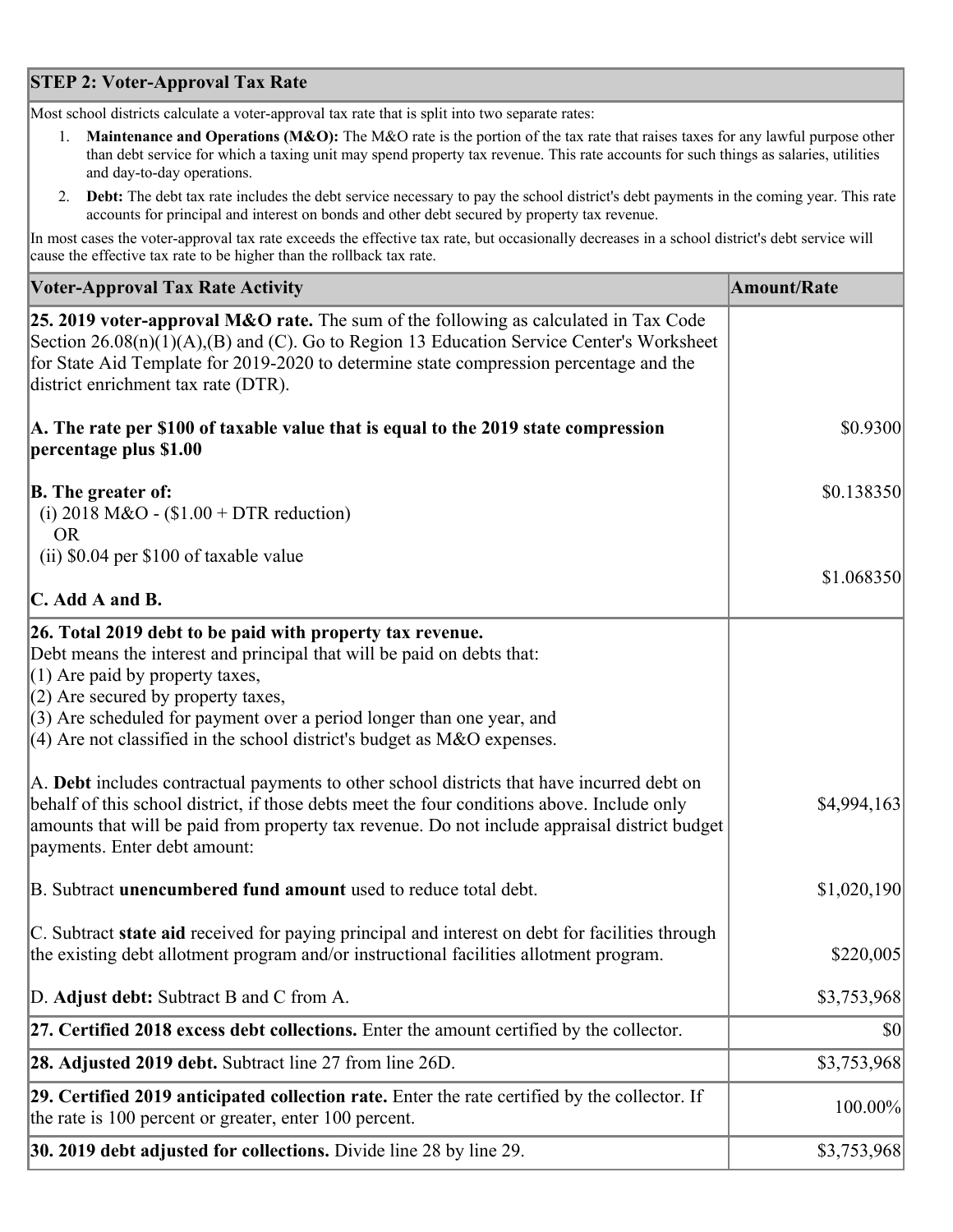| <b>31. 2019 total taxable value.</b> Enter amount on line 18.              | \$833,195,178    |
|----------------------------------------------------------------------------|------------------|
| 32. 2019 debt tax rate. Divide line 30 by line 31 and multiply by $$100$ . | \$0.450550/\$100 |
| <b>33. 2019 voter-approval tax rate.</b> Adds lines 25c and 32.            | \$1.518900/\$100 |